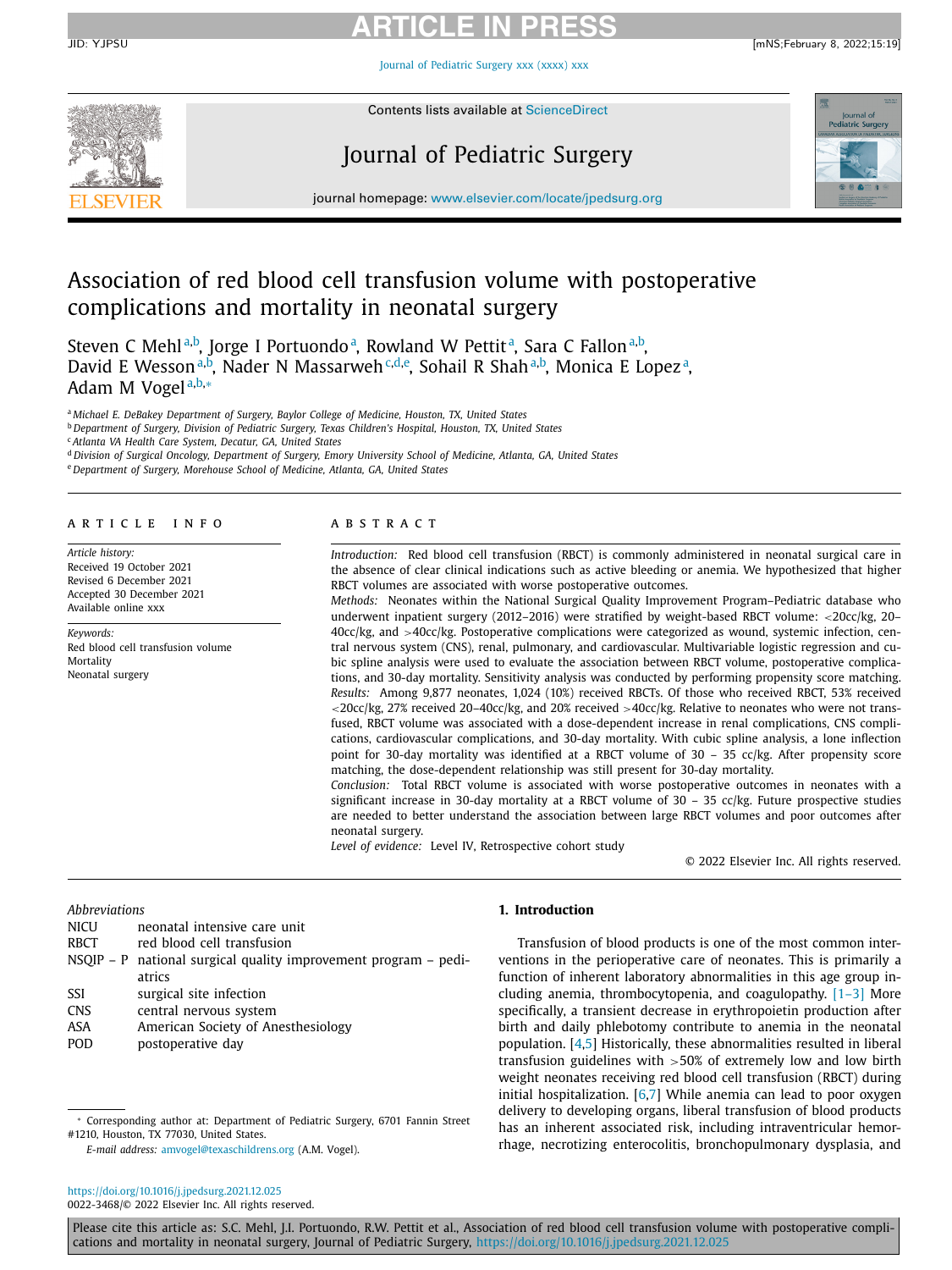2 *S.C. Mehl, J.I. Portuondo, R.W. Pettit et al. / Journal of Pediatric Surgery xxx (xxxx) xxx*

mortality. [\[6–13\]](#page-7-0) Additionally, in the perioperative setting, preoperative RBCT administered to neonates has been associated with

increased mortality and complications. [\[14–16\]](#page-7-0) Several clinical trials have evaluated the effect of liberal versus restrictive RBCT in premature neonates and have identified no significant difference in morbidity or mortality. [\[17–19\]](#page-8-0) However, surgical patients were excluded from these studies, so the findings may not be generalizable. [\[17,19\]](#page-8-0) Furthermore, adult and pediatric studies evaluating the association between RBCT volume and postoperative outcomes suggest that larger RBCT volume is associated with worse postoperative outcomes. [\[20–25\]](#page-8-0) Similar studies have not been performed in the neonatal population.

Given the frequency of neonatal RBCT, an important question to address is whether there might be an RBCT volume where mortality significantly increases, or an "inflection point." Therefore, the objectives of this study were to: (1) describe the characteristics of neonatal surgical patients who receive intraoperative and/or postoperative (intra/postop) RBCT, (2) evaluate the association between preoperative hematocrit and RBCT volume, (3) identify whether there is a mortality "inflection point" based on RBCT volume, and (4) evaluate the association between RBCT volume, postoperative complications, and postoperative mortality. We hypothesized increased RBCT volume will be associated with lower preoperative hematocrit and worse postoperative outcomes.

#### **2. Methods**

#### *2.1. Data source & study population*

Data from the American College of Surgeons National Surgical Quality Improvement Program – Pediatric (NSQIP – P) was used to conduct a national cohort study of neonates who received RBCT after inpatient procedures from 2012 to 2016. The database collects over 350 variables, including preoperative comorbidities, preoperative diagnosis, procedural classification, intraoperative variables, postoperative complications, and mortality. As of 2016, more than 110 hospitals contribute data to NSQIP – P, including freestanding general acute care children's hospitals, children's hospitals within larger hospitals, specialty children's hospitals, and general acute care hospitals with a pediatric wing. [\[26\]](#page-8-0) Data reliability is achieved through continuous training of nurse reviewers. The study was deemed not human subjects research and exempt from review by Baylor College of Medicine Institutional Review Board due to the de-identified nature of NSQIP – P. Neonates were identified through the database using the NSQIP – P variables "Neonate type" (defines neonate as term or preterm at birth) and "Neonate" (defines as neonate at time of surgery). Neonates were included for analysis if a preoperative hematocrit was recorded at least 7 days prior to surgery.

#### *2.2. Variables*

All neonates who received intra/postop RBCT within 72 h of surgery were stratified using weight-based RBCT volumes defined as  $\langle 20 \text{ cc/kg}, 20 - 40 \text{ cc/kg}, \text{ and } \rangle$  40 cc/kg. [\[22\]](#page-8-0) The presence of a preoperative RBCT is reported in the database, but the associated volume given is not recorded. So, the RBCT volume reported throughout this analysis only represents the collective RBCT volume given intraoperatively and postoperatively. Postoperative complications were grouped into six categories: wound complication (superficial surgical site infection [SSI], deep incisional SSI, superficial wound disruption or dehiscence, deep wound disruption or dehiscence, organ space SSI), systemic infection (sepsis, septic shock, central line associated blood stream infection, clostridium difficile colitis), renal (progressive renal insufficiency, acute renal failure, urinary tract infection), central nervous system (CNS) (all grades of intraventricular hemorrhage (I-IV), seizure disorder, cerebrovascular accident, coma), pulmonary (pneumonia, unplanned intubation), and cardiovascular (cardiac arrest with cardiopulmonary resuscitation, venous thrombosis requiring therapy, pulmonary embolism). Mortality was defined as death within 30-days of surgery.

#### *2.3. Statistical analysis*

The exposure of interest was volume of RBCT. The primary outcome was 30-day mortality and the secondary outcome measure was the occurrence postoperative complications. Descriptive statistics were used to describe the association between clinical characteristics, operative characteristics, and intra/postop RBCT. Univariate analysis was used to compare the intra/postop RBCT and no RBCT neonatal cohorts with Chi-squared test for categorical variables and two-sample *t*-test for continuous variables. Analysis of variance (ANOVA) with Bonferroni correction  $(0.05/6 = 0.0083)$ was used to compare preoperative lab values (i.e. hematocrit and platelets) between different RBCT volumes (0 cc/kg, <20 cc/kg, 20  $-$  40 cc/kg,  $>$ 40 cc/kg). A non-parametric test of trend was applied to evaluate preoperative RBCT rates across intra/postop RBCT volumes.

To account for severity of illness in the study population, the association between RBCT volume, postoperative complications, and 30-day mortality was evaluated using multivariable logistic regression. Covariates were selected using backwards selection based on the 30-day mortality model. Covariates were initially included based on a univariate cutoff value of *p*<0.10 and excluded in the multivariable model if  $p > 0.05$ . The final covariates were history of prematurity, race, age, cardiac risk factors, oxygen support, chronic lung disease, preoperative ventilator dependence, presence of hematologic disorder, use of preoperative steroids, presence of nutritional support, preoperative blood transfusion within 48 h, preoperative hematocrit (stratified as >40, 35 – 40, 30 – 35, 25 – 30, and <25), preoperative systemic inflammatory response syndrome or sepsis, American Society of Anesthesiology (ASA) classification, surgery classification (elective, urgent, emergent), and wound classification (clean, clean-contaminated, contaminated, dirty). In the models, neonates who had not received RBCTs served as the reference population.

To further evaluate possible changes in 30-day mortality based on RBCT volume, a cubic spline analysis was conducted. RBCT volumes were stratified into 5 cc/kg increments. Thus, our population was stratified into no transfusion (0  $cc/kg$ ), 0-5  $cc/kg$ , 5-10 cc/kg, 10–15 cc/kg, 15–20 cc/kg, 20–25 cc/kg, 25–30 cc/kg, 30–35 cc/kg, 35–40 cc/kg, 40–45 cc/kg, 50–55 cc/kg, 55–60 cc/kg and  $>60$ cc/kg of blood transfusion. A 30-day mortality rate was then calculated for each of these RBCT volumes. A third-degree Taylor series polynomial regression with an alpha level of 0.05 was fit to the data, comparing RBCT volume on the x-axis and the corresponding 30-day mortality percentage on the y-axis. The previously published and publicly available R software package "*RootsExtremaInflections*" [\[27\]](#page-8-0) was used to identify the location of any inflection points which existed in the Taylor series regression. A visualization of the stratification, cubic spline regression fit, and inflection points were created using the R software package "*ggplot2"* [*[28](#page-8-0)*]*.*

Two sensitivity analyses were performed to further evaluate the multivariate model. The first was conducted to address possible intraoperative complications resulting in large volume intraoperative RBCTs by excluding transfusions on postoperative day (POD) 0  $(n = 722)$ . POD 0 was used as the cutoff for this sensitivity analysis because the NSQIP – P does not specifically delineate if a transfusion was given intraoperatively or postoperatively, therefore a conservative definition of POD 0 was used to ensure inclusion of all intraoperative transfusions. A second sensitivity analysis was conducted using propensity score analysis. RBCT volume was the treat-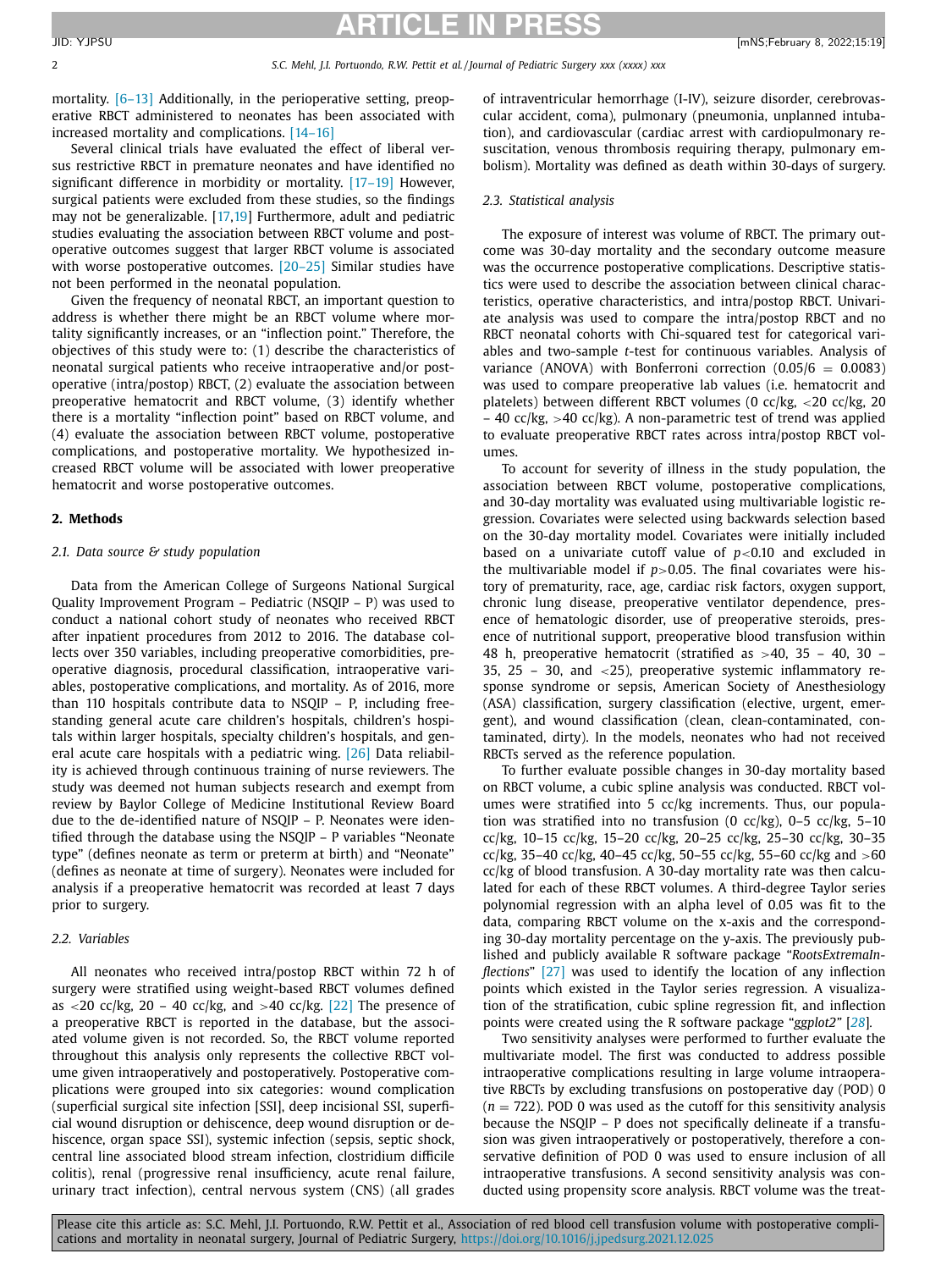ment variable and the covariates for propensity score calculation were the same as those identified through initial backwards selection. A logit model predicting RBCT volume using the 16 covariates, and a nearest-neighbor-1:1-greedy matching algorithm was applied to match with a caliper width equal to 0.2 times the standard deviation of the logit of the propensity score. [\[29–32\]](#page-8-0) After propensity score matching, 16 patients  $(2, < 20$  cc/kg; 2, 20 - 40 cc/kg; 12,  $>40$  cc/kg) from the RBCT group were excluded from analysis. There were no statistically significant differences in the covariates used for matching between the RBCT volume cohorts and the matched controls. The logistic regression model was then utilized to reassess the association between RBCT volume, postoperative complications, and 30-day mortality.

Statistical significance was defined as  $p<0.05$ , except when using Bonferroni correction (*p*<0.0083) for evaluation of preoperative lab values between RBCT volume cohorts. All statistical analyses were performed using Stata version 16.0 (StataCorp, College Station, TX) and R computational software [\[33\].](#page-8-0)

#### **3. Results**

#### *3.1. Baseline clinical and operative characteristics*

Over the study period, 9880 neonates were identified who underwent inpatient surgery. Three patients were excluded due to RBCT volume  $>1000$  cc/kg. These were believed to be a clerical error in the database. The final study population was 9877 neonates. Among 9877 neonates, 1024 (10%) received intra/postop RBCT. [Table](#page-3-0) 1 highlights the baseline clinical and operative characteristics based on whether intra/postop RBCT was administered. Overall, neonates who received intra/postop RBCTs had increased rates of prematurity, cardiac risk factors (minor, major, and severe), oxygen support, hematologic disorder, steroid therapy, nutritional support, ASA class III – V, preoperative sepsis and septic shock, dirty/infected wound classifications, and were smaller by weight. With regards to preoperative laboratory assessments and RBCT, patients administered intra/postop RBCT had both lower preoperative hematocrit and higher rates of preoperative transfusion.

Among those who received intra/postop RBCT, 53% ( $n = 543$ ) received  $\langle$ 20cc/kg, 27% ( $n = 274$ ) received 20-40cc/kg, and 20%  $(n = 207)$  received >40cc/kg. Preoperative hematocrit was significantly less for the stratified RBCT volumes  $\left($  <20 cc/kg, 20-40cc/kg,  $>40cc/kg$ ) when compared to the no transfusion cohort (0cc/kg) [\(Table](#page-3-0) 2). However, there was no significant difference in preoperative hematocrit between the stratified RBCT volumes. Preoperative platelets significantly decreased with increasing RBCT volume. Preoperative RBCT administration significantly (trend test, *p*<0.01) increased with increasing intra/postop RBCT volume.

#### *3.2. Postoperative outcomes stratified by RBCT volume*

[Fig.](#page-4-0) 1 shows the rate of postoperative complications and 30-day mortality based on RBCT volume. As RBCT volume increased, the rate of systemic infectious complications, renal complications, CNS complications, cardiovascular complications, and 30-day mortality increased. Intra/postop RBCT was also associated with an increased rate of pulmonary complications, but RBCT volume <20 cc/kg was associated with the highest rate of pulmonary complications. The rate of wound complications was comparable between the 0 cc/kg and 20 – 40 cc/kg cohort.

[Table](#page-6-0) 3 shows the association between RBCT volume, postoperative complications, and 30-day mortality based on multivariate analysis. Relative to neonates who were not transfused, RBCT volume was associated with a dose-dependent relationship with renal complications, CNS complications, cardiovascular complications, and 30-day mortality. Intra/postop RBCT was also associated with increased odds of systemic infectious complications and pulmonary complications; however, it did not appear to have a dosedependent relationship. Intra/postop RBCT was not associated with increased odds of wound infections, except for RBCT volume <20 cc/kg.

A third-degree Taylor series regression identified a single inflection point for 30-day mortality occurred at the 30 – 35 cc/kg RBCT volume cohort [\(Fig.](#page-5-0) 2). At this level, the cubic spline switched from a concave up path to a concave down path.

#### *3.3. Sensitivity analyses*

When excluding RBCT given on POD 0 from the multivariate model, neonates who received a RBCT volume <20 cc/kg had significantly increased odds of wound infection, systemic infection, CNS, and pulmonary complications (Supplemental Table 1). Additionally, with this sensitivity analysis, neonates who received  $>40$ cc/kg had significantly increased odds of renal complications, CNS complications, and 30-day mortality.

With propensity score matching, all RBCT volume cohorts were associated with significantly increased odds of systemic infectious complications and 30-day mortality [\(Table](#page-6-0) 4). Neonates who received >40 cc/kg also had significantly increased odds of renal complications, CNS complications, and cardiovascular complications. The dose-dependent relationship between RBCT volume, cardiovascular complications, and 30-day mortality was also still present; however, it was no longer present for renal or CNS complications.

#### **4. Discussion**

Perioperative RBCT in neonates is common due to underlying anemia from a physiologic decrease in erythropoietin after birth and daily phlebotomy. [\[1,4,5\]](#page-7-0) Previous studies have identified an association between RBCT volume and worse postoperative outcomes in older pediatric populations. [\[22–24\]](#page-8-0) Our study offers several important conclusions relevant to the intra/postop administration of RBCT in critically ill neonates: (1) the reason for larger volume RBCT was not related to preoperative anemia; (2) RBCT volumes had a dose-dependent relationship with postoperative morbidity and mortality, and even, RBCT  $\langle 20 \rangle$  cc/kg were associated with worse outcomes; and (3) practitioners should be cautious when transfusing volumes  $>35$  cc/kg in the absence of overt surgical bleeding.

Common indications for RBCT in the neonatal population include (1) "top ups" for the correction of anemia of prematurity in the absence of clinical bleeding  $[34]$  and (2) perinatal or surgical hemorrhagic shock with the primary intent in both scenarios to improve oxygen carrying capacity. Supportive of a "top ups" approach, Goobie and colleagues identified a preoperative hematocrit  $\langle 40\%$  was independently associated with mortality in the neonatal population. [\[35\]](#page-8-0) Additionally, other authors have suggested anemia might have a stronger negative impact on outcomes than RBCT. [\[36,37\]](#page-8-0) These findings have supported neonatal interventions to prevent and treat preoperative anemia, such as delayed cord clamping at birth, limiting blood draws, iron therapy, and recombinant human erythropoietin. [38-40] Our results showed higher RBCT volumes were not associated with lower preoperative hematocrit. Moreover, our data suggest the association of poor postoperative outcomes in the larger RBCT volumes were due to additional factors besides preoperative anemia.

Our study identified a dose-dependent association between RBCT volume and CNS, cardiovascular, and renal complications in the neonatal population when using the original multivariate model. The dose-dependent relationship was also identified with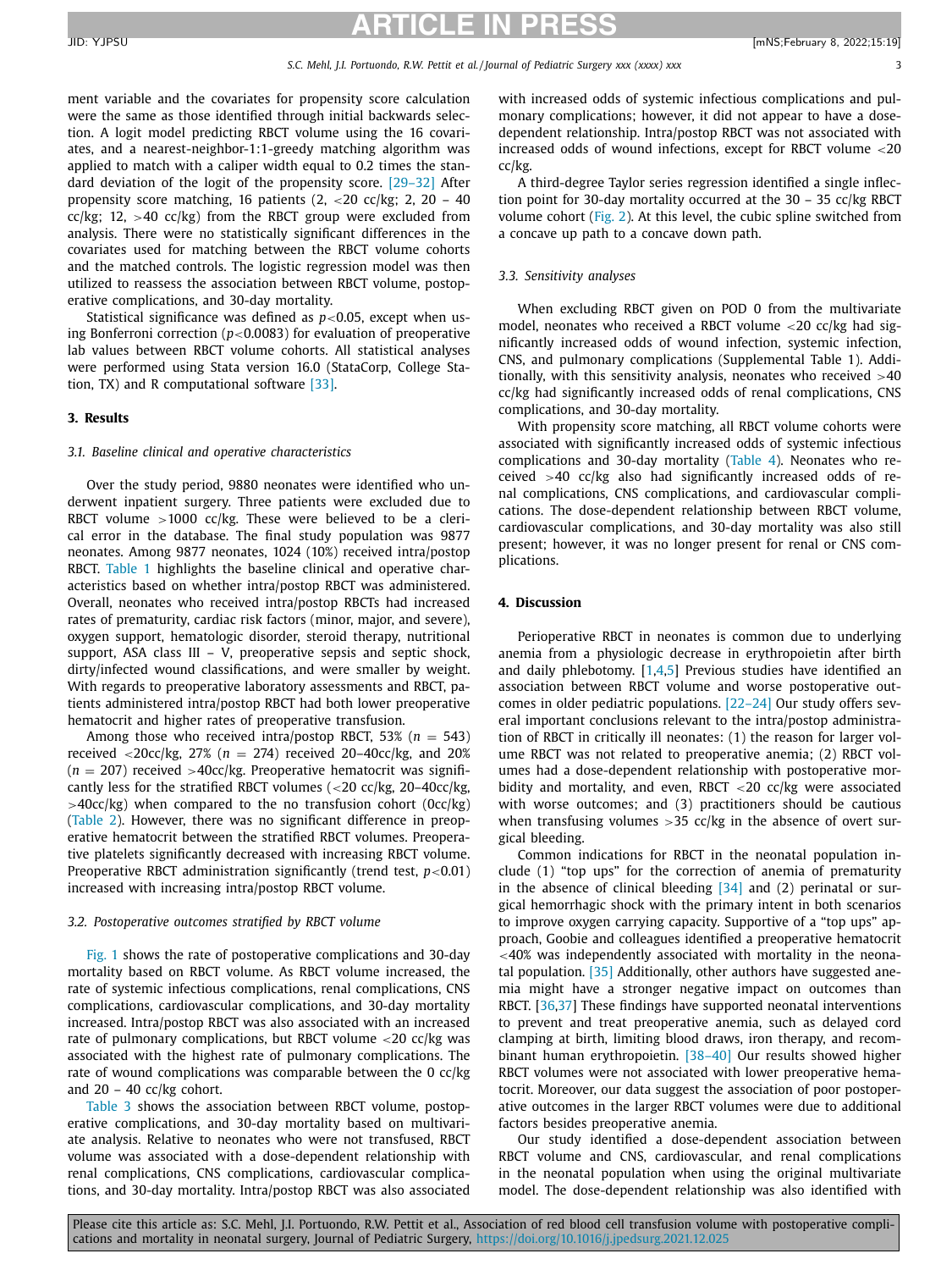#### <span id="page-3-0"></span>4 *S.C. Mehl, J.I. Portuondo, R.W. Pettit et al. / Journal of Pediatric Surgery xxx (xxxx) xxx*

### **Table 1**

Baseline clinical and operative characteristics based on postoperative RBCT.

| No Transfusion<br>Transfusion<br>p-value<br>$(n = 8853)$<br>$(n = 1024)$<br>Clinical |  |
|--------------------------------------------------------------------------------------|--|
|                                                                                      |  |
|                                                                                      |  |
| Characteristics                                                                      |  |
| History of prematurity (%)<br>41.1<br>68.9<br>< 0.01                                 |  |
| ${<}0.01$<br>Race/Ethnicity (%)                                                      |  |
| White<br>55.6<br>65.2                                                                |  |
| African<br>15.9<br>23.4                                                              |  |
| American                                                                             |  |
| Asian<br>2.27<br>2.64                                                                |  |
| Male Sex (%)<br>57.3<br>< 0.01<br>61.8                                               |  |
| Age (days)<br>14<br>20<br>${<}0.01$                                                  |  |
| 2.70<br>Weight (kg)<br>3.20<br>${<}0.01$                                             |  |
| Cardiac risk factors (%)<br>< 0.01                                                   |  |
| None<br>62.2<br>45.7                                                                 |  |
|                                                                                      |  |
| Minor<br>17.9<br>19.8                                                                |  |
| 30.5<br>Major<br>18.4                                                                |  |
| 4.00<br>Severe<br>1.46                                                               |  |
| Oxygen support $(\%)$<br>17.5<br>48.9<br>< 0.01                                      |  |
| Chronic lung disease (%)<br>11.5<br>19.3<br>${<}0.01$                                |  |
| Structural lung abnormality (%)<br>20.1<br>< 0.01<br>10.6                            |  |
| Ventilator Dependence (%)<br>12.2<br>52.0<br>< 0.01                                  |  |
| Tracheostomy (%)<br>0.49<br>0.59<br>0.7                                              |  |
| Hematologic disorder (%)<br>29.5<br>< 0.01<br>9.50                                   |  |
| Steroid therapy (%)<br>15.2<br>${<}0.01$<br>3.15                                     |  |
| Nutritional support (%)<br>36.7<br>62.7<br>< 0.01                                    |  |
| 0.49<br>DNR $(\%)$<br>0.25<br>0.16                                                   |  |
| Preoperative SIRS (%)<br>${<}0.01$                                                   |  |
| 80.5<br>None<br>97.3                                                                 |  |
| <b>SIRS</b><br>3.03<br>1.20                                                          |  |
| 6.64<br>Sepsis<br>0.98                                                               |  |
| Septic Shock<br>0.54<br>9.86                                                         |  |
| Operative                                                                            |  |
| Characteristics                                                                      |  |
| Preoperative RBCT (%)<br>25.0<br>< 0.01<br>3.64                                      |  |
| Preoperative hematocrit<br>41.1<br>33.5<br>${<}0.01$                                 |  |
| Preoperative hematocrit (%)                                                          |  |
| 22.8<br>>40<br>55.8                                                                  |  |
| $35 - 40$<br>22.3<br>< 0.01<br>18.2                                                  |  |
| $30 - 35$<br>16.7<br>25.5                                                            |  |
| $25 - 30$<br>8.0<br>21.5                                                             |  |
| $<$ 25<br>1.24<br>8.30                                                               |  |
| ${<}0.01$<br>ASA class (%)                                                           |  |
| ASA I - II<br>31.9<br>7.23                                                           |  |
| ASA III-V<br>90.3<br>67.7                                                            |  |
| None Assigned<br>2.44<br>0.32                                                        |  |
| ${<}0.01$                                                                            |  |
| Case Type (%)                                                                        |  |
| 53.2<br>43.9<br>Elective                                                             |  |
| Urgent<br>23.3<br>14.3                                                               |  |
| 23.5<br>41.9<br>Emergent                                                             |  |
| < 0.01<br>Wound Class (%)                                                            |  |
| Clean<br>27.0<br>37.5                                                                |  |
| Clean/<br>53.5<br>41.3                                                               |  |
| Contaminated                                                                         |  |
| 9.9<br>Contaminated<br>5.7                                                           |  |
| Dirty/Infected<br>3.4<br>21.9                                                        |  |

#### **Table 2**

Preoperative lab values and RBCT by postoperative RBCT volume.

|                             | $0$ cc/kg<br>$(n = 8853)$ | $<$ 20 cc/kg<br>$(n = 543)$ | $20 - 40$ cc/kg<br>$(n = 274)$ | $>40$ cc/kg<br>$(n = 207)$ |
|-----------------------------|---------------------------|-----------------------------|--------------------------------|----------------------------|
| Preoperative                | 41.1                      | 33.6                        | 33.0                           | 34.2                       |
| hematocrit                  | $[34.5 - 48.3]$           | $[29.0 - 40.0]$             | $[28.8 - 38.3]$                | $[29.0 - 38.9]$            |
| Preoperative                | 296.0                     | 263.5                       | 256.0                          | 164.0                      |
| platelet                    | $[222.0 - 399.0]$         | $[182.0 - 371.0]$           | $[175.0 - 357.0]$              | $[100.0 - 277.0]$          |
| Preoperative<br>RBCT $(\%)$ | 3.6                       | 16.2                        | 24.5                           | 48.8                       |

RBCT = Red Blood Cell Transfusion.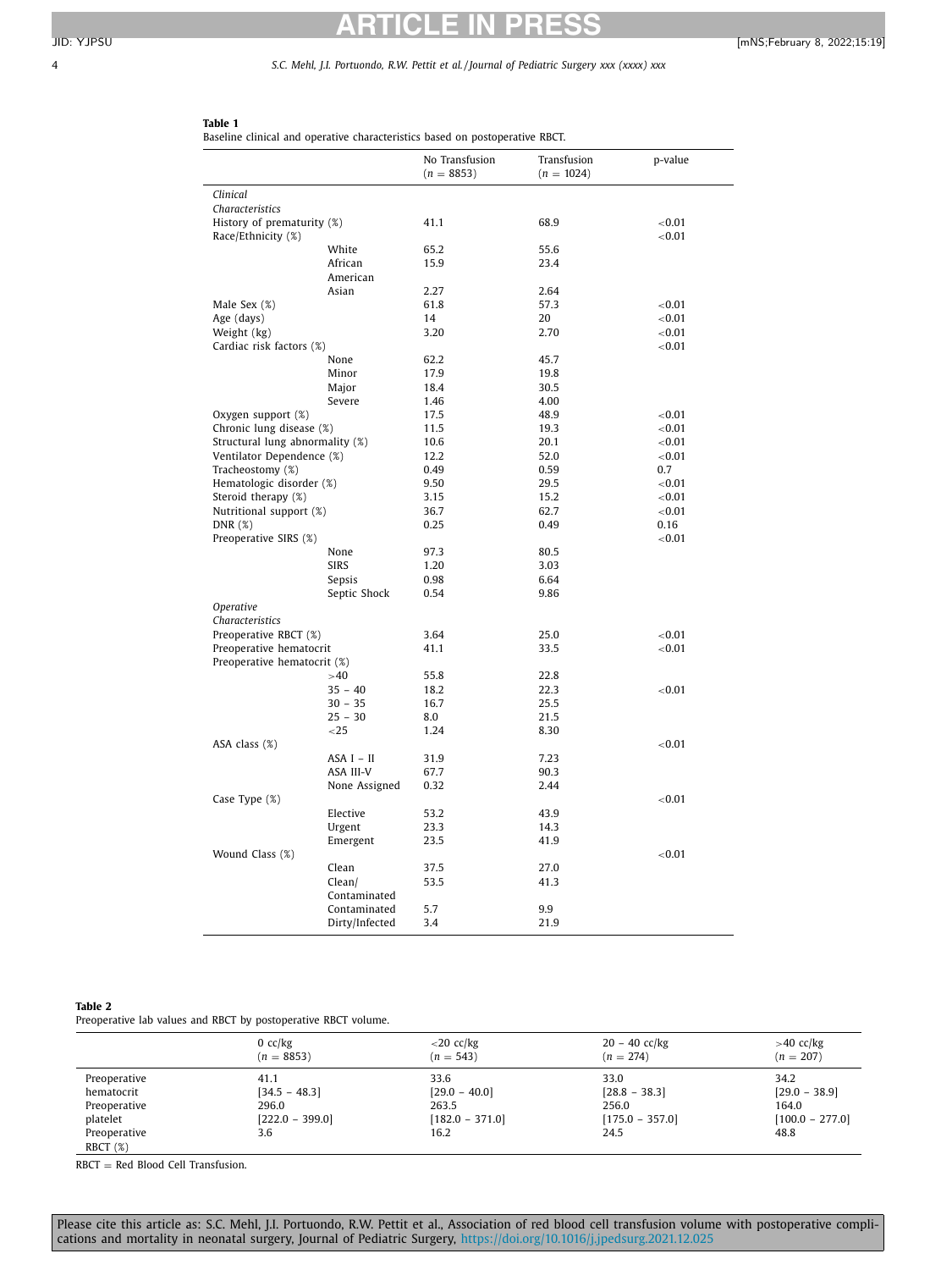*S.C. Mehl, J.I.*

*Portuondo,*

*R.W.*

*Pettit et al. / Journal of Pediatric*

*Surgery xxx (xxxx) xxx*

# **ARTICLE IZ PRESS**

5

<span id="page-4-0"></span>

2022;15:19] **Fig. 1.** Rate of postoperative complications and mortality by transfusion volume.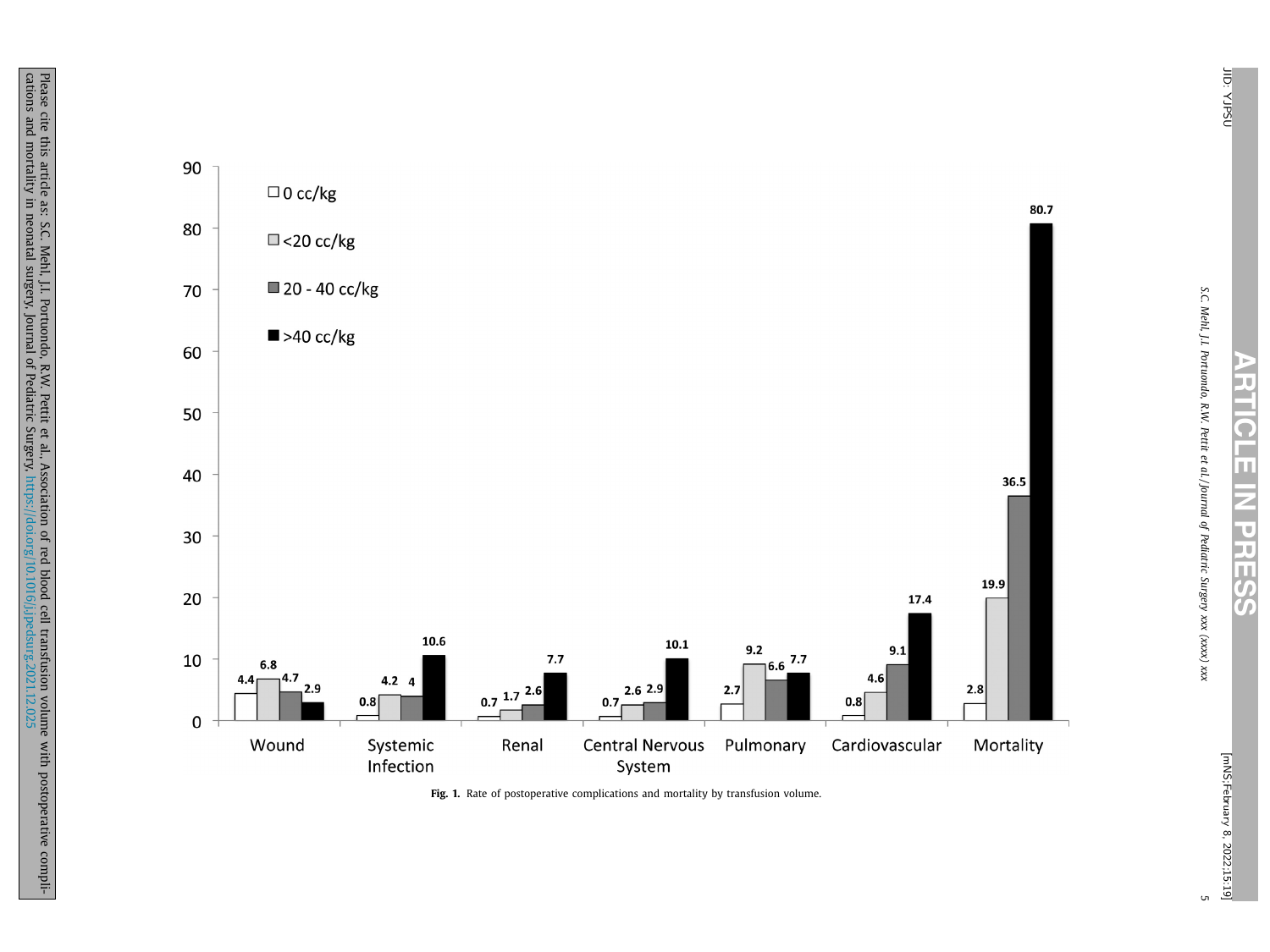<span id="page-5-0"></span>90







6

*S.C. Mehl, J.I.*

*Portuondo,*

*R.W.*

**ARTICLE**

**Z** 

**PRESS**

*Pettit et al. / Journal of Pediatric*

*Surgery xxx (xxxx) xxx*

> [mNS;February [mNS;February 8, 2022;15:19]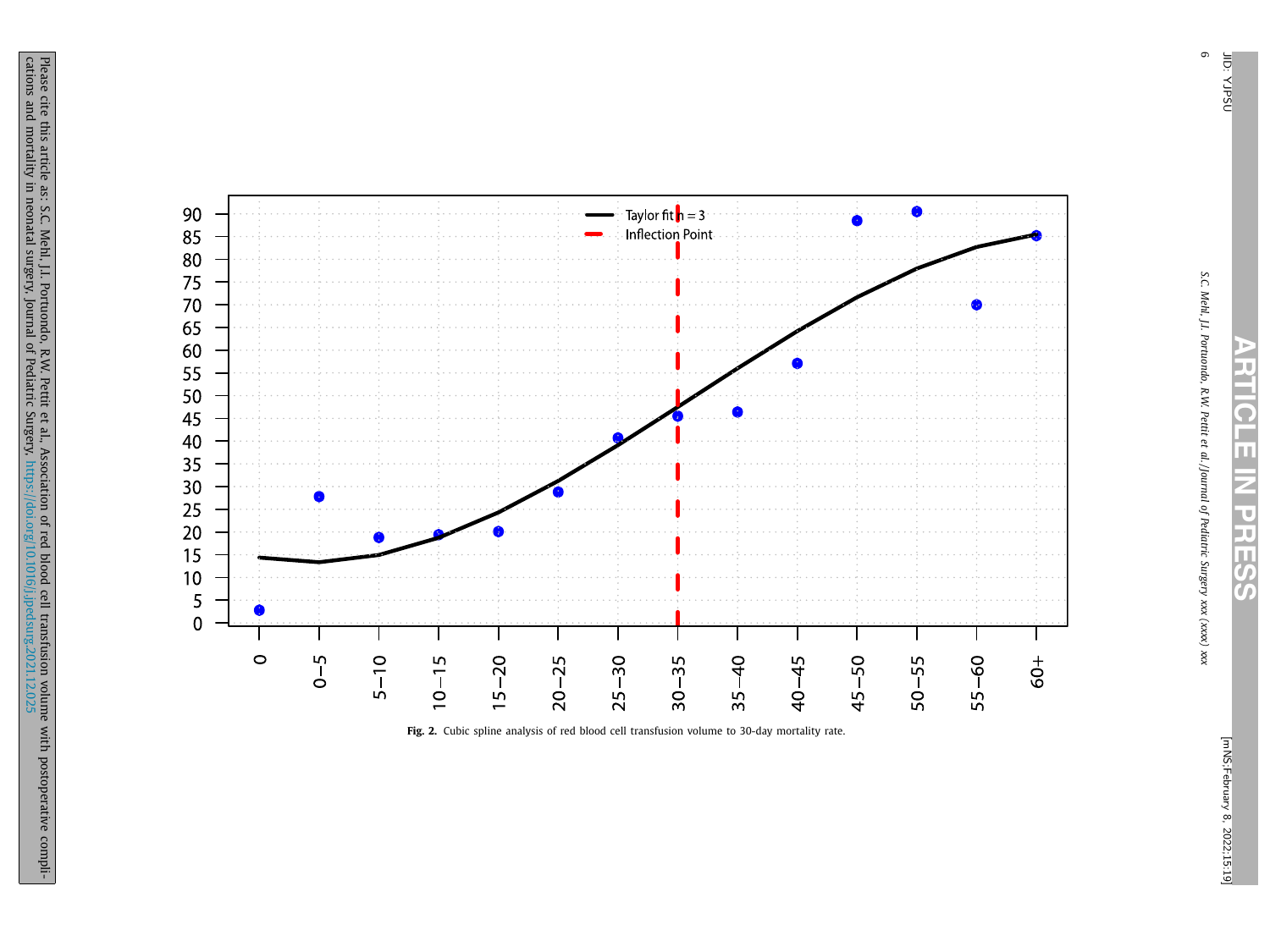#### <span id="page-6-0"></span>**Table 3**

Association between RBCT volume, postoperative complications, and 30-day mortality.

| <b>Outcomes</b> | $0$ cc/kg                            | $<$ 20 cc/kg        | $20 - 40$ cc/kg     | $>40$ cc/kg         |
|-----------------|--------------------------------------|---------------------|---------------------|---------------------|
|                 | Odds Ratio (95% Confidence Interval) |                     |                     |                     |
| Wound           | Reference                            | 1.60                | 1.17                | 0.72                |
| Infection       |                                      | $(1.10 - 2.32)^{*}$ | $(0.64 - 2.14)$     | $(0.30 - 1.73)$     |
| Systemic        | Reference                            | 3.17                | 2.32                | 6.54                |
| Infection       |                                      | $(1.88 - 5.37)^{*}$ | $(1.13 - 4.76)^{*}$ | $(3.45 - 12.4)^{*}$ |
| Renal           | Reference                            | 2.17                | 3.37                | 9.97                |
|                 |                                      | $(1.01 - 4.64)^{*}$ | $(1.36 - 8.36)^{*}$ | $(4.67 - 21.3)^{*}$ |
| Central Nervous | Reference                            | 3.16                | 3.68                | 12.8                |
| System          |                                      | $(1.62 - 6.17)^{*}$ | $(1.71 - 7.95)^{*}$ | $(6.82 - 24.0)^*$   |
| Pulmonary       | Reference                            | 2.60                | 1.86                | 2.01                |
|                 |                                      | $(1.83 - 3.71)^{*}$ | $(1.05 - 3.27)^{*}$ | $(1.04 - 3.89)^{*}$ |
| Cardiovascular  | Reference                            | 2.43                | 3.74                | 5.14                |
|                 |                                      | $(1.39 - 4.23)^{*}$ | $(2.02 - 6.93)^{*}$ | $(2.72 - 9.72)^{*}$ |
| Mortality       | Reference                            | 1.69                | 2.93                | 20.6                |
|                 |                                      | $(1.18 - 2.43)^{*}$ | $(1.92 - 4.46)^{*}$ | $(12.0 - 35.5)^{*}$ |

 $RBCT = Red blood cell transforms.$ 

<sup>∗</sup>*p*<0.05.

| э<br>ı<br>., |  |
|--------------|--|
|--------------|--|

Association between RBCT volume, postoperative complications, and 30-day mortality after propensity score matching.

| Outcomes                 | $\langle 20 \text{ cc/kg} (n = 541/541) \rangle$ | $20 - 40$ cc/kg (n = 272/272) > 40 cc/kg (n = 195/195) |                        |
|--------------------------|--------------------------------------------------|--------------------------------------------------------|------------------------|
| Wound Infection,%        |                                                  |                                                        |                        |
| Controls                 | 3.5                                              | 4.8                                                    | 5.6                    |
| Transfusion              | 6.8                                              | 4.8                                                    | 3.1                    |
| OR [95% CI]              | $2.03$ [1.15 - 3.58]                             | $1.04$ [0.46 - 2.35]                                   | $0.54$ [0.21 - 1.43]   |
| p-value                  | 0.01                                             | 0.92                                                   | 0.22                   |
| Systemic Infection,%     |                                                  |                                                        |                        |
| Controls                 | 1.1                                              | 1.1                                                    | 3.6                    |
| Transfusion              | 4.3                                              | 4.0                                                    | 10.8                   |
| OR [95% CI]              | $3.52$ [1.43 - 8.65]                             | $4.66$ [1.09 - 19.89]                                  | $3.16$ [1.29 - 7.76]   |
| p-value                  | 0.006                                            | 0.04                                                   | 0.01                   |
| Renal,%                  |                                                  |                                                        |                        |
| Controls                 | 0.6                                              | 0.0                                                    | 0.5                    |
| Transfusion              | 1.7                                              | 2.6                                                    | 7.2                    |
| OR [95% CI]              | $3.06$ [0.90 - 10.41]                            | $5.90$ [0.65 - 53.79]                                  | $5.44$ [1.17 - 25.40]  |
| p-value                  | 0.07                                             | 0.12                                                   | 0.03                   |
| Central Nervous System,% |                                                  |                                                        |                        |
| Controls                 | 0.9                                              | 1.1                                                    | 1.0                    |
| Transfusion              | 2.6                                              | 2.9                                                    | 10.3                   |
| OR [95% CI]              | $2.49$ [0.94 - 6.60]                             | $2.28$ [0.61 - 8.49]                                   | $7.24$ [1.91 - 27.46]  |
| p-value                  | 0.07                                             | 0.22                                                   | 0.004                  |
| Pulmonary,%              |                                                  |                                                        |                        |
| Controls                 | 3.7                                              | 2.6                                                    | 4.6                    |
| Transfusion              | 9.2                                              | 6.6                                                    | 7.7                    |
| OR [95% CI]              | $2.86$ [1.68 - 4.86]                             | $2.95$ [1.19 - 7.29]                                   | $1.69$ [0.69 - 4.17]   |
| p-value                  | < 0.0001                                         | 0.02                                                   | 0.25                   |
| Cardiovascular,%         |                                                  |                                                        |                        |
| Controls                 | 2.6                                              | 4.0                                                    | 7.2                    |
| Transfusion              | 4.6                                              | 8.8                                                    | 18.0                   |
| OR [95% CI]              | $1.79$ [0.90 - 3.58]                             | $2.57$ [1.21 - 5.47]                                   | $2.92$ [1.49 - 5.70]   |
| p-value                  | 0.10                                             | 0.01                                                   | 0.002                  |
| Mortality,%              |                                                  |                                                        |                        |
| Controls                 | 14.1                                             | 26.8                                                   | 45.6                   |
| Transfusion              | 19.6                                             | 36.0                                                   | 80.0                   |
| OR [95% CI]              | $1.73$ [1.10 - 2.71]                             | $2.20$ [1.17 - 4.13]                                   | $18.46$ [8.44 - 40.35] |
| p-value                  | 0.02                                             | 0.01                                                   | 0.0001                 |

 $RBCT = Red RBCT = Red blood cell transforms, OR = Odds ratio, CI = Confidence interval.$ 

propensity score matching for cardiovascular complications. Additionally, all RBCT volumes were significantly associated with systemic infectious complications in the original model and after propensity score matching. Several previous studies have evaluated the effect of RBCT on CNS complications, specifically intraventricular hemorrhage in preterm neonates. [\[8,9\]](#page-7-0) Christensen et al. found that after implementing a restrictive RBCT strategy the incidence of intraventricular hemorrhage decreased in their NICUs. [\[9\]](#page-7-0) Numerous mechanisms have been proposed that could increase the risk of intraventricular hemorrhage after RBCT, including increased reactive oxygen species and endothelial activation [\[41\],](#page-8-0) and increased capillary slugging in the vulnerable neonatal germinal matrix causing upstream capillary pressure and eventual rupture [\[42\].](#page-8-0) Additionally, some studies have identified liberal RBCT strategies are associated with poor long-term neurologic development in children with a history of prematurity. [\[43,44\]](#page-8-0) Possible mechanisms to support poor long-term neurologic development following RBCT administration include decreased endogenous erythropoietin production, which stimulates red blood cell production and acts as a growth factor to promote neonatal brain growth and recovery following injury. [\[45\]](#page-8-0) In contrast, current literature evaluating the association between neonatal RBCT with both throm-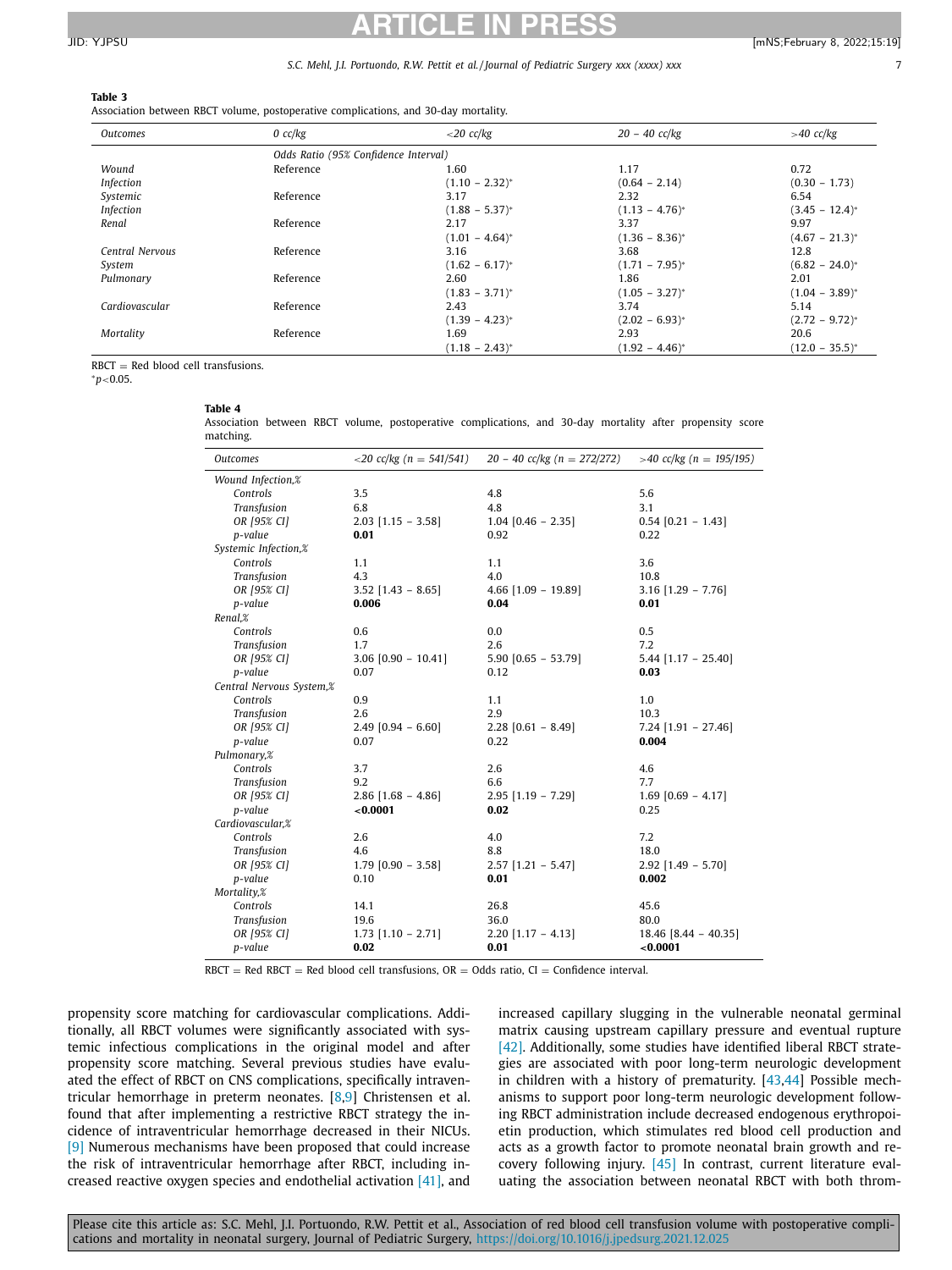<span id="page-7-0"></span>8 *S.C. Mehl, J.I. Portuondo, R.W. Pettit et al. / Journal of Pediatric Surgery xxx (xxxx) xxx*

botic (i.e. cardiovascular)  $[46,47]$  and renal  $[48,49]$  complications is primarily limited to the neonatal cardiac population. Therefore, to our knowledge, this is the first study evaluating the association between RBCT volume with thrombotic and renal complications in neonates after non-cardiac surgery. After a RBCT, a pro-inflammatory state occurs with an increase in several inflam-matory cells [\[15\]](#page-8-0) and an increase in adhesion of neutrophils to the endothelium [\[16\].](#page-8-0) These alterations in the physiology of a vulnerable neonate might contribute to both renal and vascular injury resulting in thrombosis. These physiologic changes could also contribute to increased susceptibility to systemic infectious complications.

The estimated total blood volume for preterm and term neonates ranges from approximately 80 – 100 cc/kg. [\[50\]](#page-8-0) Therefore, RBCT volume  $>40$  cc/kg correlates to half of the estimated neonatal total blood volume and has been defined as massive transfusion. [\[51–53\]](#page-8-0) RBCT volumes of this magnitude carry several risks including electrolyte abnormalities, transfusion reactions, hemodilution, volume overload, and resuscitation-induced coagulopathy if unbalanced ratios of blood products are administered. [\[52\]](#page-8-0) A particular risk in the neonatal population is the risk of hypocalcemia from calcium chelation by citrate anticoagulants in blood components. [\[52\]](#page-8-0) Neonates specifically have a decreased ability to metabolize citrate, and hypocalcemia reduces cardiac contractility, which is the primary compensatory mechanism for this population to increase cardiac output in shock states. [54– 56] Our results identified a [dose-dependent](#page-8-0) association between RBCT volume and mortality with a significant increase even for RBCT <20 cc/kg. The dose-dependent relationship with mortality was also present after propensity score matching. Furthermore, our cubic spline analysis identified an inflection point for mortality at RBCT volume of 30 – 35 cc/kg. Our collective results could be interpreted as evidence supporting the physiologic derangements and risks previously described with important clinical implications for neonatal surgeons and intensivists. First, physicians should be cautious ordering an "innocent" RBCT (i.e.  $\langle 20 \text{ cc/kg} \rangle$  without clear clinical indications for the transfusion. For example, administering a 10 – 20 cc/kg RBCT to a mechanically ventilated neonate due to undetermined tachypnea and/or tachycardia might put the child at risk for worse postoperative outcomes based on our results. Second, physicians should critically question the clinical need for RBCT volumes >35 cc/kg, and consider withholding RBCT if not clinically indicated. Third, these RBCT volume cutoffs could guide future prospective studies evaluating mortality based on different transfusion volumes.

There are several limitations to our study. First, and most important, is the impact of selection bias on our study cohort. As previous studies have mentioned, databases used to evaluate the association of RBCT on postoperative outcomes do not include the indication or reason for the RBCT. [\[21,22\]](#page-8-0) In our cohort, patients who received intra/postop RBCT were overall a sicker patient population that might have been more likely to experience intraoperative complications resulting in large volume RBCT—a situation that might have inherently been associated with greater risk of poor outcomes. To account for these types of intraoperative complications, our sensitivity analysis excluding all RBCTs that occurred on POD 0 still demonstrated a significant association between the largest RBCT volume  $(>40 \text{ cc/kg})$  with renal complications, CNS complications, and mortality. A second sensitivity analysis was also conducted with propensity score matching. Our results still showed all RBCT volume cohorts were significantly associated with systemic infectious complications and 30-day mortality relative to matched controls. Still, further work is needed to better delineate whether RBCT volume plays a role in this causal pathway. A second limitation is the only blood product recorded in the NSQIP – P database is RBCT. This limits our ability to evaluate if neonates with high RBCTs received balanced resuscitation and if unbalanced resuscitation contributed to mortality. Third, while we can identify the presence of a preoperative RBCT, we are unable to evaluate the volume of RBCT in the preoperative period. Finally, data entry errors may exist in NSQIP – P, but the reliability is reported to approach 98%. [\[57\]](#page-8-0)

#### **5. Conclusion**

RBCT is a commonly performed practice in the neonatal population. There are risks and benefits to any RBCT and the decision to transfuse should be personalized to a given neonates clinical state. However, the findings of our study in combination with the existing literature on the topic suggest a need to revisit and question liberal transfusion practices in neonatal perioperative care. Future prospective studies are needed to further delineate the causative role large RBCT volume has on poor outcomes after neonatal surgery.

#### **Acknowledgement**

The views expressed in this article are those of the authors and do not necessarily reflect the position or policy of Baylor College of Medicine or Texas Children's Hospital. The American College of Surgeons National Surgical Quality Improvement Program and the hospitals participating in the ACS NSQIP are the source of the data used herein; they have not verified and are not responsible for the statistical validity of the data analysis or the conclusions derived by the authors.

#### **Supplementary materials**

Supplementary material associated with this article can be found, in the online version, at doi[:10.1016/j.jpedsurg.2021.12.025.](https://doi.org/10.1016/j.jpedsurg.2021.12.025)

#### **References**

- [1] [Widness](http://refhub.elsevier.com/S0022-3468(22)00001-X/sbref0001) JA. Pathophysiology of anemia during the neonatal period, including anemia of prematurity. Neoreviews [2008;9\(11\):e520–5.](http://refhub.elsevier.com/S0022-3468(22)00001-X/sbref0001)
- [2] [Moore](http://refhub.elsevier.com/S0022-3468(22)00001-X/sbref0002) CM, [Curley](http://refhub.elsevier.com/S0022-3468(22)00001-X/sbref0002) A. Platelet transfusion thresholds in neonatal medicine. Early Hum Dev [2019;138:104845–.](http://refhub.elsevier.com/S0022-3468(22)00001-X/sbref0002)
- [3] [Andrew](http://refhub.elsevier.com/S0022-3468(22)00001-X/sbref0003) M. The relevance of developmental hemostasis to hemorrhagic disorders of newborns. Semin Perinatol [1997;21\(1\):70–85.](http://refhub.elsevier.com/S0022-3468(22)00001-X/sbref0003)
- [4] Ohls R. UpToDate: red blood cell transfusions in the newborn. Wolters Kluwer; 2021. UpToDate Web site https://www.uptodate.com/contents/ [red-blood-cell-transfusions-in-the-newborn](https://www.uptodate.com/contents/red-blood-cell-transfusions-in-the-newborn) Published 2021. Updated Feb 8, 2021. Accessed Mar 9th.
- [5] [Puia-Dumitrescu](http://refhub.elsevier.com/S0022-3468(22)00001-X/sbref0005) M, [Tanaka](http://refhub.elsevier.com/S0022-3468(22)00001-X/sbref0005) DT, [Spears](http://refhub.elsevier.com/S0022-3468(22)00001-X/sbref0005) TG, et [al.](http://refhub.elsevier.com/S0022-3468(22)00001-X/sbref0005) Patterns of phlebotomy blood loss and transfusions in extremely low birth weight infants. J Perinatol [2019;39\(12\):1670–5.](http://refhub.elsevier.com/S0022-3468(22)00001-X/sbref0005)
- [6] [Valieva](http://refhub.elsevier.com/S0022-3468(22)00001-X/sbref0006) OA, [Strandjord](http://refhub.elsevier.com/S0022-3468(22)00001-X/sbref0006) TP, [Mayock](http://refhub.elsevier.com/S0022-3468(22)00001-X/sbref0006) DE, [Juul](http://refhub.elsevier.com/S0022-3468(22)00001-X/sbref0006) SE. Effects of transfusions in extremely low birth weight infants: a retrospective study. J Pediatr [2009;155\(3\):331–7](http://refhub.elsevier.com/S0022-3468(22)00001-X/sbref0006) e331.
- [7] dos [Santos](http://refhub.elsevier.com/S0022-3468(22)00001-X/sbref0007) AM, [Guinsburg](http://refhub.elsevier.com/S0022-3468(22)00001-X/sbref0007) R, de [Almeida](http://refhub.elsevier.com/S0022-3468(22)00001-X/sbref0007) MF, et [al.](http://refhub.elsevier.com/S0022-3468(22)00001-X/sbref0007) Red blood cell transfusions are independently associated with intra-hospital mortality in very low birth weight preterm infants. J Pediatr [2011;159\(3\):371–6](http://refhub.elsevier.com/S0022-3468(22)00001-X/sbref0007) e371-373.
- [8] [Baer](http://refhub.elsevier.com/S0022-3468(22)00001-X/sbref0008) VL, [Lambert](http://refhub.elsevier.com/S0022-3468(22)00001-X/sbref0008) DK, [Henry](http://refhub.elsevier.com/S0022-3468(22)00001-X/sbref0008) E, [Snow](http://refhub.elsevier.com/S0022-3468(22)00001-X/sbref0008) GL, [Butler](http://refhub.elsevier.com/S0022-3468(22)00001-X/sbref0008) A, [Christensen](http://refhub.elsevier.com/S0022-3468(22)00001-X/sbref0008) RD. Among [very-low-birth-weight](http://refhub.elsevier.com/S0022-3468(22)00001-X/sbref0008) neonates is red blood cell transfusion an independent risk factor for subsequently developing a severe intraventricular hemorrhage? Transfusion 2011;51(6):1170–8.
- [9] [Christensen](http://refhub.elsevier.com/S0022-3468(22)00001-X/sbref0009) RD, [Baer](http://refhub.elsevier.com/S0022-3468(22)00001-X/sbref0009) VL, [Lambert](http://refhub.elsevier.com/S0022-3468(22)00001-X/sbref0009) DK, [Ilstrup](http://refhub.elsevier.com/S0022-3468(22)00001-X/sbref0009) SJ, [Eggert](http://refhub.elsevier.com/S0022-3468(22)00001-X/sbref0009) LD, [Henry](http://refhub.elsevier.com/S0022-3468(22)00001-X/sbref0009) E. Association, among [very-low-birthweight](http://refhub.elsevier.com/S0022-3468(22)00001-X/sbref0009) neonates, between red blood cell transfusions in the week after birth and severe intraventricular hemorrhage. Transfusion 2014;54(1):104–8.
- [10] [Christensen](http://refhub.elsevier.com/S0022-3468(22)00001-X/sbref0010) RD. Association between red blood cell transfusions and necrotizing enterocolitis. J Pediatr [2011;158\(3\):349–50.](http://refhub.elsevier.com/S0022-3468(22)00001-X/sbref0010)
- [11] [Paul](http://refhub.elsevier.com/S0022-3468(22)00001-X/sbref0011) DA, [Mackley](http://refhub.elsevier.com/S0022-3468(22)00001-X/sbref0011) A, [Novitsky](http://refhub.elsevier.com/S0022-3468(22)00001-X/sbref0011) A, [Yong](http://refhub.elsevier.com/S0022-3468(22)00001-X/sbref0011) Z, [Brooks](http://refhub.elsevier.com/S0022-3468(22)00001-X/sbref0011) A, [Locke](http://refhub.elsevier.com/S0022-3468(22)00001-X/sbref0011) RG. Increased odds of necrotizing enterocolitis after transfusion of red blood cells in premature infants. Pediatrics [2011;127\(4\):635–41.](http://refhub.elsevier.com/S0022-3468(22)00001-X/sbref0011)
- [12] [Mohamed](http://refhub.elsevier.com/S0022-3468(22)00001-X/sbref0012) A, [Shah](http://refhub.elsevier.com/S0022-3468(22)00001-X/sbref0012) PS. Transfusion associated necrotizing enterocolitis: a meta– analysis of observational data. Pediatrics [2012;129\(3\):529–40.](http://refhub.elsevier.com/S0022-3468(22)00001-X/sbref0012)
- [13] [Ghirardello](http://refhub.elsevier.com/S0022-3468(22)00001-X/sbref0013) S, [Dusi](http://refhub.elsevier.com/S0022-3468(22)00001-X/sbref0013) E, [Cortinovis](http://refhub.elsevier.com/S0022-3468(22)00001-X/sbref0013) I, et [al.](http://refhub.elsevier.com/S0022-3468(22)00001-X/sbref0013) Effects of red blood cell transfusions on the risk of developing complications or death: an observational study of a cohort of very low birth weight infants. Am J Perinatol [2017;34\(1\):88–95.](http://refhub.elsevier.com/S0022-3468(22)00001-X/sbref0013)